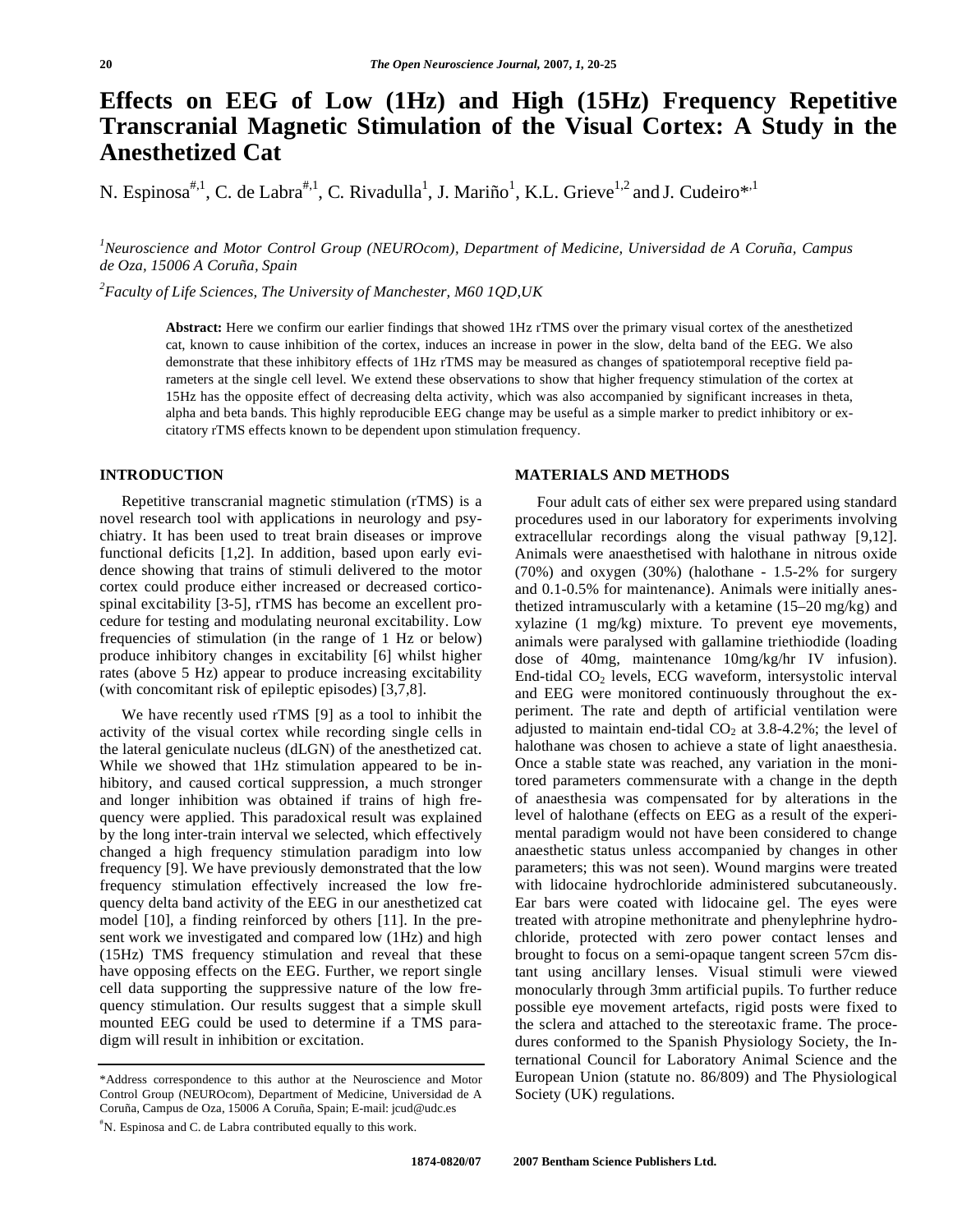## **Receptive Fields Mapping and Data Acquisition**

 In three experiments (aimed primarily to study the role of corticofugal feedback in controlling thalamic activity) [9], single unit electrophysiological recordings were also obtained from neurons located in the striate visual cortex of the cat (V1) using tungsten electrodes. Electrodes were either advanced during the experiment at an oblique angle (avoiding the stimulating coil) or cemented in place (tip located approximately in layer 6) prior to positioning of the TMS coil. Spatiotemporal receptive fields of the cells were mapped using the technique described by Cai *et al*. (1997) [13], which is a one-dimensional version of the reverse correlation technique [14,15]. For all quantitative measures, visual stimuli were presented on a computer monitor (refresh rate 128 Hz) 57cm from the eye, centered on the center of the receptive field under study. Briefly, the visual stimulus was (Lohmann Research Equipment, Germany) a pseudorandom sequence of bright and dark bars that were briefly flashed (40ms) at 20 locations across the RF. Stimulus parameters were adjusted to cover the entire length and width

of the RF and were presented at the preferred orientation for each cell. The bar stimuli were typically  $12^{\circ}$  in length and  $0.2-0.5^{\circ}$  in width, and were usually presented for 40ms. These parameters were varied somewhat from cell to cell, according to the spatial and temporal resolution of the RF. In general, the stimuli were chosen to be as narrow as possible in both space and time but still elicit a measurable response from the neuron. For a stimulus patch having 20 locations, one stimulus sequence consisted of 40 different bar stimuli (20 locations x 2 contrast polarities, dark and bright). Typically, the stimulus sequence was repeated 100–200 times in order to obtain enough spikes (on the order of several thousand) for a smooth RF profile. Separate histograms were built up over time from the responses to bright and dark bars. Receptive fields maps were obtained before (control RF), immediately after the TMS and after a recovery period (15 min).

#### **EEG Recordings**

 After the skin of the head was retracted, surface electrodes for EEG recording were placed bilaterally on the skull



**Fig. (1).** Histograms representation of the power spectral components of the EEG, recorded at 6 sites across the cat skull. Each histogram shows the power for the control condition (open bars) and that immediately following rTMS application over the visual cortex (solid bars). These are the results from a single application of rTMS at 1 Hz, as outlined in Methods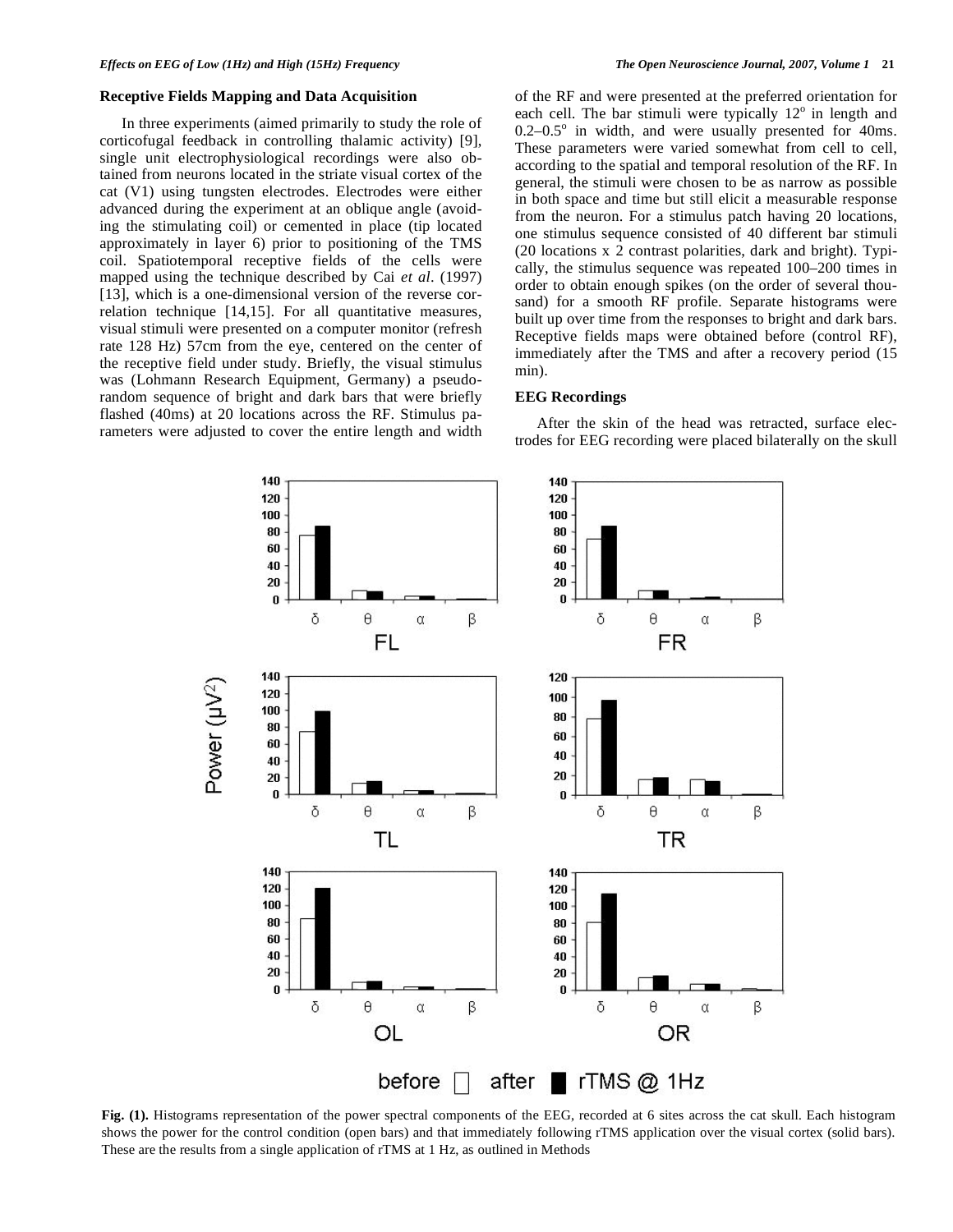at frontal, temporal and occipital areas. EEG bandwidth was 0.1-100 Hz, and the signal was sampled at 349 Hz. The power spectrum of recorded cortical activity was calculated for a number of periods (10-15) of 5 seconds, before and after rTMS. Two different rTMS protocols were used:

- 1. Low frequency rTMS (50% of maximal output) was delivered at 1 Hz for 3 minutes after a 20-30 min control period of EEG recording. Stimulation was followed by an inter-stimulus interval of 1 minute, after which rTMS was applied again for another 3 minutes. Then we recorded continuously for a period of 5-10 minutes. This experimental block was repeated a number of times (5-6) during each experiment and between blocks we waited at least 30 minutes.
- 2. High frequency rTMS (15 Hz, 50% of maximal strength). After a similar 20-30 min control period of EEG recording, six trains of 1 sec (inter-train interval, 5 sec) at 15 Hz were applied. After that we recorded continuously for a period of 5-10 minutes. This sequence was repeated a number of times (5-6) during

each experiment and between blocks we waited at least 30 minutes.

 Both protocols were tested in the same animal, separated by an interval of at least 2 hours. Power spectra of EEG recordings from the stimulated area (occipital pole, centre of TMS) and from the non-stimulated area (temporal and frontal cortex of both hemispheres) were analysed. Four frequency bands were analysed with regard to spectral power: delta band  $(0.5-3 \text{ Hz})$ , theta band  $(4-7 \text{ Hz})$  alpha band  $(8-13 \text{ Hz})$ Hz), beta band (14–32 Hz). Mean±SEM. were calculated for the spectral power of the EEG  $(V^2)$ . An ANOVA test was used and a *P* value *<*0.05 was considered significant.

 rTMS was carried out with a MagStim Rapid system (The MagStim Company Ltd, UK) equipped with two boosters and applied to the occipital cortex *via* a figure-of-eight coil (2x25mm). The midpoint of the coil was centred over the inter-hemispheric cranial suture at the level of Brodmann's area 17 in direct contact with the bone. The coil was fixed by a mechanical arm at an angle of about 60° (wings located -laterally) with the handle pointing up and backward.



Fig. (2). Histograms representation of the power spectral components of the EEG. Recordings from the same animal as figure1, here using TMS at 15Hz. Again, each histogram shows the power for the control condition (open bars) and that immediately following TMS application over the visual cortex (solid bars). These are the results from a single application of TMS, here at 15 Hz, as outlined in Methods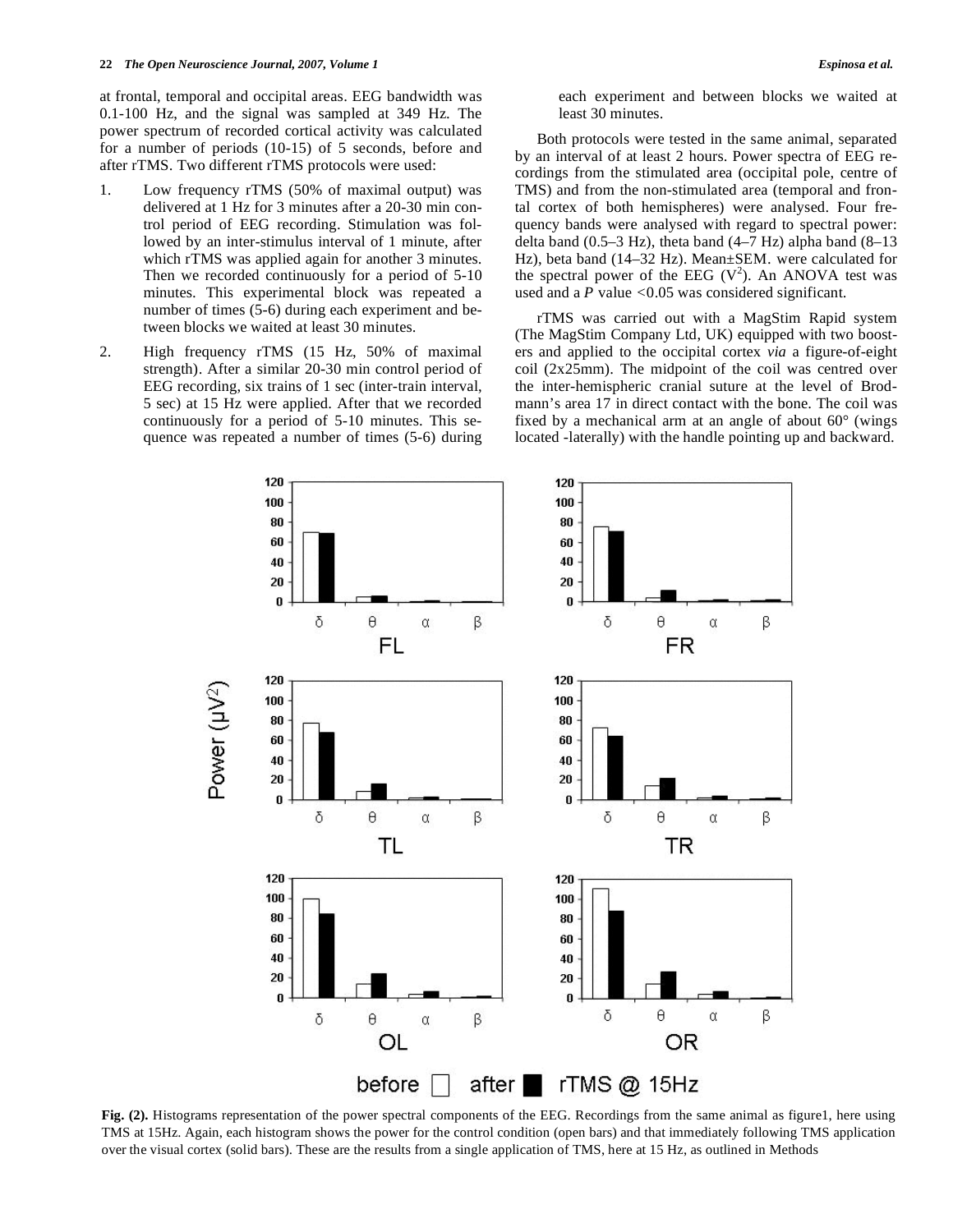#### **RESULTS**

## **Effects of Low Frequency rTMS (1Hz) on EEG**

 Fig. (**1**) shows the effects of 1 Hz rTMS application on the EEG power spectrum. White bars illustrate the spectral power of the EEG recorded for the 60 sec period immediately prior to 3 min of rTMS at 1 Hz. Solid bars represent the EEG power values obtained in the first 5s after rTMS. The most obvious finding was a clear increment of power in the low  $\delta$  band In this example, the other bands were unaffected. The observed modifications in the FFT power pattern recovered gradually, and after 5 minutes the values returned to the control situation (not shown).

## **Effects of High Frequency rTMS (15Hz) on EEG**

 Fig. (**2**) illustrates the spectral power of the EEG before and after the "15hz train" rTMS. The observed effect was essentially the opposite of the one shown in the previous figure; delta power was significantly decreased, and, here, power increased in the theta range. Other values were not significantly altered.

 The single examples shown above indicate opposing effects of the 2 TMS regimes, particularly on delta band power. To analyze this in more detail, we have compiled average values for all the animals tested, presented in Fig. (**3**). The cartoon on the left represents the arrangement of the electrodes, the central spatial point of the TMS is marked by \*. A clear tendency appeared: following 1Hz TMS stimulation (top table), the very low frequencies in the spectrum (delta band) increased, theta frequency was unchanged and medium (alpha) and high frequencies (beta) tended to diminish. Asterisks mark those changes which are statistically significant. The poor spatial resolution of EEG is apparent, with the effects seen essentially equally over all electrodes (but see below and discussion).

 Crucially, the effect of 15hHz TMs (lower table) was basically opposite - a significant decrease in the delta band and concomitant increase in theta, alpha and beta. Here, however, this increased power was not seen at the level of the temporal electrodes.

# **Effects of rTMS (1Hz) on the Spatiotemporal Responses of V1 Neurons**

 Fig. (**4A**) shows a spatiotemporal receptive field profile *(ST* plot) for a V1 neuron from an adult cat obtained before, immediately after and 15 minutes after rTMs at 1 Hz. Spatial position is plotted along the vertical axis and time is plotted on the horizontal axis.

 There is a clear reduction in the response of the cell after the application of rTMS together with a change in the spatiotemporal profile. We have focused our attention on the observed changes in the temporal receptive field structure. To study that we found the spatial location at which the spatiotemporal profile has its largest positive value. A temporal response profile is then obtained by slicing through the *spatiotemporal* profile at this position (for further details see Cai *et al*. 1997). This is shown in Fig. (**4B**). The blue line illustrates the profile of the cell in the control situation, which reaches it maximum at 40.8ms (peak time). The red trace shows the response of the cell after rTMS. The decrement in cell firing is immediately obvious, and is accompanied by a

delay (3.1ms) in reaching peak value. Further, the duration of the response, as measured at half height, decreases from 27.3 to 19ms.



## rTMS@1Hz

| Electrodes | Delta                     | Theta      | Alpha       | Beta                       |
|------------|---------------------------|------------|-------------|----------------------------|
| FI control | $74 + 8.9$                | $13 + 3.8$ | $9+2$       | $2+0.2$                    |
| TMS        | 78±10                     | $11+2.7$   | $9+1$       | $1\pm0.1*$                 |
| Fr control | $71 + 7.8$                | $12 + 4$   | $10+3$      | $1.7 + 0.2$                |
| TMS        | $80+9.1*$                 | 11±3.1     | $7 + 2*$    | $1.1 \pm 0.1$ <sup>*</sup> |
| TI control | $80 + 7.7$                | $15 + 3.9$ | $7 + 1.7$   | $2.3 + 0.3$                |
| TMS        | $90+7.3*$                 | $16 + 4$   | $6 + 1.3$   | $1 + 0.2"$                 |
| Tr control | $74 + 9$                  | $17+4.2$   | $11 + 3$    | $2 + 0.2$                  |
| TMS        | $83+7.9''$                | $19+4.2$   | $7 + 1.2^*$ | $2+0.3$                    |
| Ol control | $82 + 8.2$                | $13+4.2$   | $9+2$       | $2.3 + 0.2$                |
| TMS        | $94{\pm}8.8$ <sup>*</sup> | $13 + 4.3$ | $5 + 0.8"$  | $1\pm0.1*$                 |
| Or control | $79 + 8$                  | $12+4.1$   | $12+2.8$    | $2 + 0.2$                  |
| TMS        | $90+8.9*$                 | $13 + 4$   | $8 + 1.9"$  | $0.7{\pm}0.1*$             |

#### rTMS @ 15Hz

| Electrodes        | Delta                                 | Theta                  | Alpha                  | Beta                   |
|-------------------|---------------------------------------|------------------------|------------------------|------------------------|
| FI control        | $79 + 7$                              | $10+3$                 | $8+2/$                 | $1.9 + 0.1$            |
| TMS               | $61 + 6.3$ *                          | $12+3$                 | $6 + 3.8$ <sup>*</sup> | $2.1 + 0.1$            |
| Fr contl<br>TMS   | $81 + 7$<br>$62+6.1*$                 | $12+29$<br>$20 + 3.3'$ | $9+2.1$<br>16±3.7"     | $1 + 0.08$<br>$2+0.2*$ |
| TI control        | $86 + 8$                              | $16 + 3.8$             | $6 + 0.9$              | $2+0.2$                |
| TMS               | $69 + 6.3$ *                          | $17 + 3.7$             | 7±1                    | $2 + 0.1$              |
| Tr control<br>TMS | $83 + 8.1$<br>$67 + 6.5$ <sup>*</sup> | $18 + 4$<br>$17 + 3.8$ | $8 + 1.3$<br>$10+2.2$  | $2+0.15$<br>$2+0.1$    |
| OI control        | $83 + 9$                              | $11 + 3.2$             | 7±1.9                  | $1.8 + 0.1$            |
| TMS               | $61{\pm}7*$                           | $19 + 4*$              | $13{\pm}3.7"$          | $2.8{\pm}0.3^*$        |
| Or control        | $80 + 8.1$                            | $12 + 3.3$             | $9+2$                  | $2+0.2$                |
| TMS               | $62+7"$                               | $20 + 3.9'$            | $16 + 4"$              | $3.2{\pm}0.3^*$        |

**Fig. (3).** Summary table of the results obtained (upper) using 1Hz TMs and (lower) 15Hz TMS. The values are the mean  $\pm$  SEM for a total of 40 repetitions in the 4 animals. Significant differences (P<0.05) are marked by \*. The cartoon (top) illustrates the relative position of the skull-mounted electrodes (Tl= left temporal,  $Tr =$ right temporal, etc.) \*marks the location of the centre of the TMS coil.

 We have sampled 11 cells under these conditions. Overall, we observed a significant delay in reaching peak time in  $10/11$  cells (from  $48\pm2$  to  $51\pm2.5$ ms), with an overall reduction of cell firing of 19±9% and a reduction in the duration of the response measured at half-height (from 28±3.1 to  $24.1 \pm 3.3$ ms).

# **DISCUSSION**

 Enhancement of delta power in the EEG as a result of low frequency TMS is already known [10,11]. Here we demonstrate that stimulation at higher frequencies results in an opposite effect, which is robust and reproducible. We have used the simplest available EEG setup to test the hy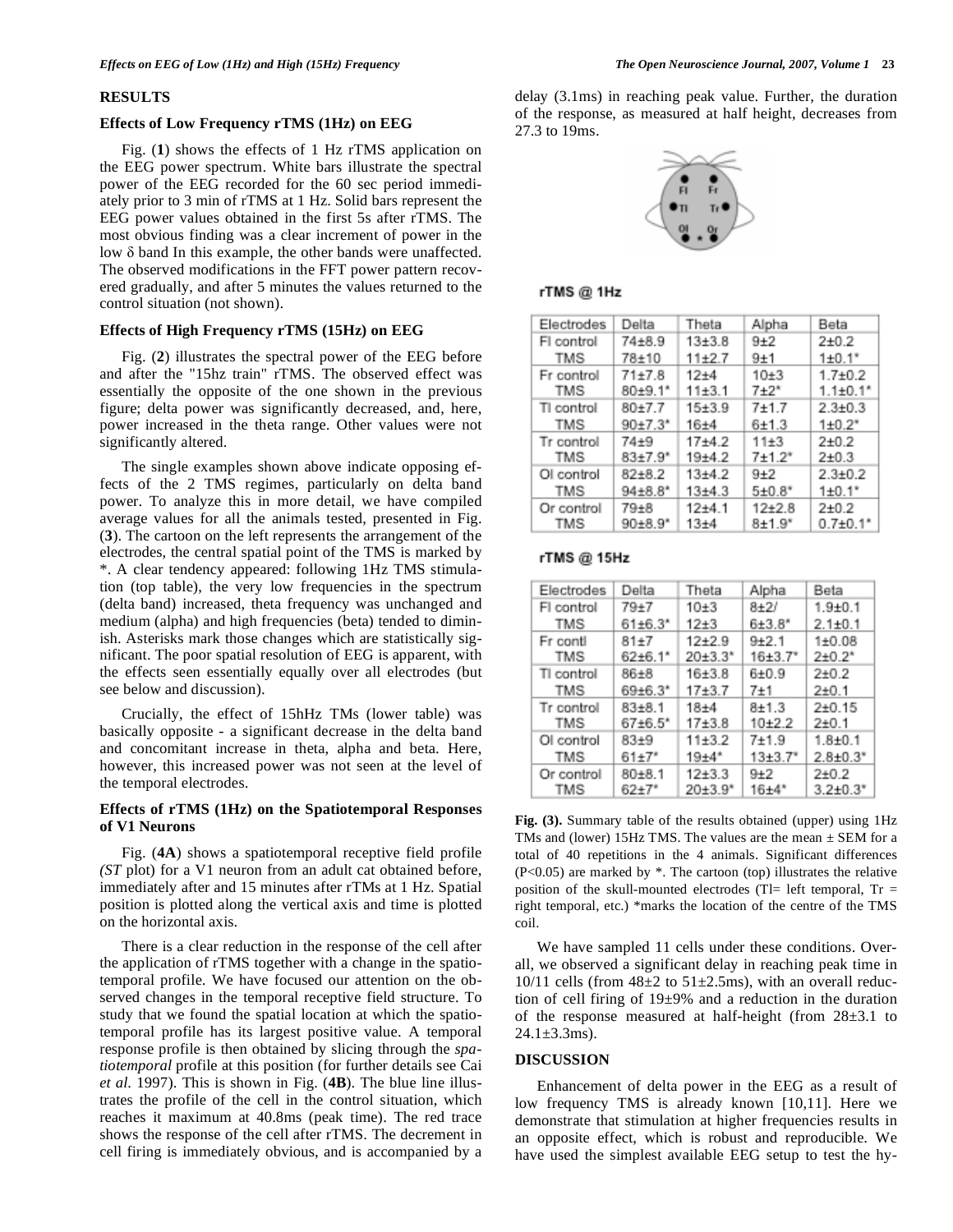pothesis that higher frequency stimulation could reproducibly alter the EEG in a manner consistent with the known effects already demonstrated using low frequency stimulation. The utility of this information is to provide a quick and easy way to predict likely effects of rTMS protocols, which may be complex and include both high and low frequency components [9]. This becomes more useful when TMS is used on brain regions which have no easily measurable output, such as frontal or parietal cortices. The EEG effects we have shown are strong and reproducible, and can be (re)tested over a very short interval of 60s or less.



**Fig. (4).** A Plots showing a measure of receptive field size and responsiveness of a single cell in the visual cortex before, just after and fully recovered from 1Hz TMS stimulation. Peak firing was clearly reduced, as was the effective area over which stimulation could elicit a response. B Temporal response curves obtained by slicing through the spatiotemporal profile at the center of the receptive field (indicated by the horizontal dotted line) where the maximum response was obtained. Each point represents the sum of the On and Off profiles represented by Light and Dark bar presentation [13].

 The widely accepted view that the EEG is spatially nonselective has begun to be challenged [16-19]. However, the technicalities required to improve the spatial acuity of EEG are complicated and expensive. In using a simple form, as we have here, we have shown some evidence of spatial selectivity, in that increases in theta, alpha and beta wave amplitudes were seen only on recordings from the occipital and frontal electrodes and were not seen from either temporal electrode. While this may suggest some differences in the anatomical interconnections of the cortex, it may also simple be due to the relative amplitudes of the various components of the EEG. Thus, the major changes resulting from rTMS of either frequency was in the most potent, delta band, and this was seen wherever an electrode was placed, So, while the tool may be useful to predict the nature of the rTMS effect, it is unlikely to be useful in measuring the extent of such action. However, others [20] have shown that TMS can induce transient synchronization of spontaneous activity of cortical neurons within the 15-30Hz frequency range when measured with simultaneous EEG. This required sophisticated recording apparatus and analysis of the EEG.

 In trying to understand the mechanisms underlying the effectiveness of rTMS we have also demonstrated effects at the level of the single cell, which are commensurate with effects we previously showed giving rise to changes in the responses properties of cells located as "targets" of the cells directly affected. Put simply, suppression of the cortical area under TMS may not suppress all cells but those that are not completely blocked exhibit slow response dynamics. Indeed, while we recently showed that suppressive effects on the primary visual cortex resulted in a shift of firing from tonic to burst mode in the distant target area of thalamus the LGN [9]; this effect would be predicted on the grounds of a loss or substantive shift in the dynamics of the cortical influence. The underlying dilemma of the dynamics of the TMS situation is illustrated by the finding of others [21] who have shown that a single pulse of TMS at stimulation intensities higher than 50% of the stimulator output can create a 200ms period of depressed activity in the visual cortex followed for a transient rebound (up to 500 msec) and a later depression. In our case, continuous rTMS at 1Hz appeared to induce an effect which was observed after the stimulation and lasted for several minutes, indicating a simple, prolonged depression of cortical activity at the core of the TMS region of "effect", *vide supra* and [9,10].

 In using TMS as a tool to either "excite" or "inhibit" cortical function, it is also important to remember that measurable effects of TMS such as those we now demonstrate on the EEG may contain elements deriving from the "knock-on" effect directly attributable to circuit connections within cortex (both near and remote) and also the underlying connections to deeper structures, acting transynaptically, *via* withdrawal of excitatory influences and subsequent changes in the local excitatory/inhibitory balance.

## **CONCLUSIONS**

 A simple measure of EEG activity can be useful as a tool to infer the polarity of a TMS induced cortical effect, and may be developed to indicate degree of spread of activity, bearing in mind that effects of TMS may be both local and distant.

## **ACKNOWLEDGEMENTS**

 This study was supported by MEC (BFU2005-00502) and Xunta de Galicia (PGIDIT06PXIB137036PR and Consellería de Educación-2007/000140-0), Spain.

#### **REFERENCES**

[1] Wassermann EM, Lisanby SH. Therapeutic application of repetitive transcranial magnetic stimulation: a review. Clin Neurophysiol 2001; 112:1367-77.